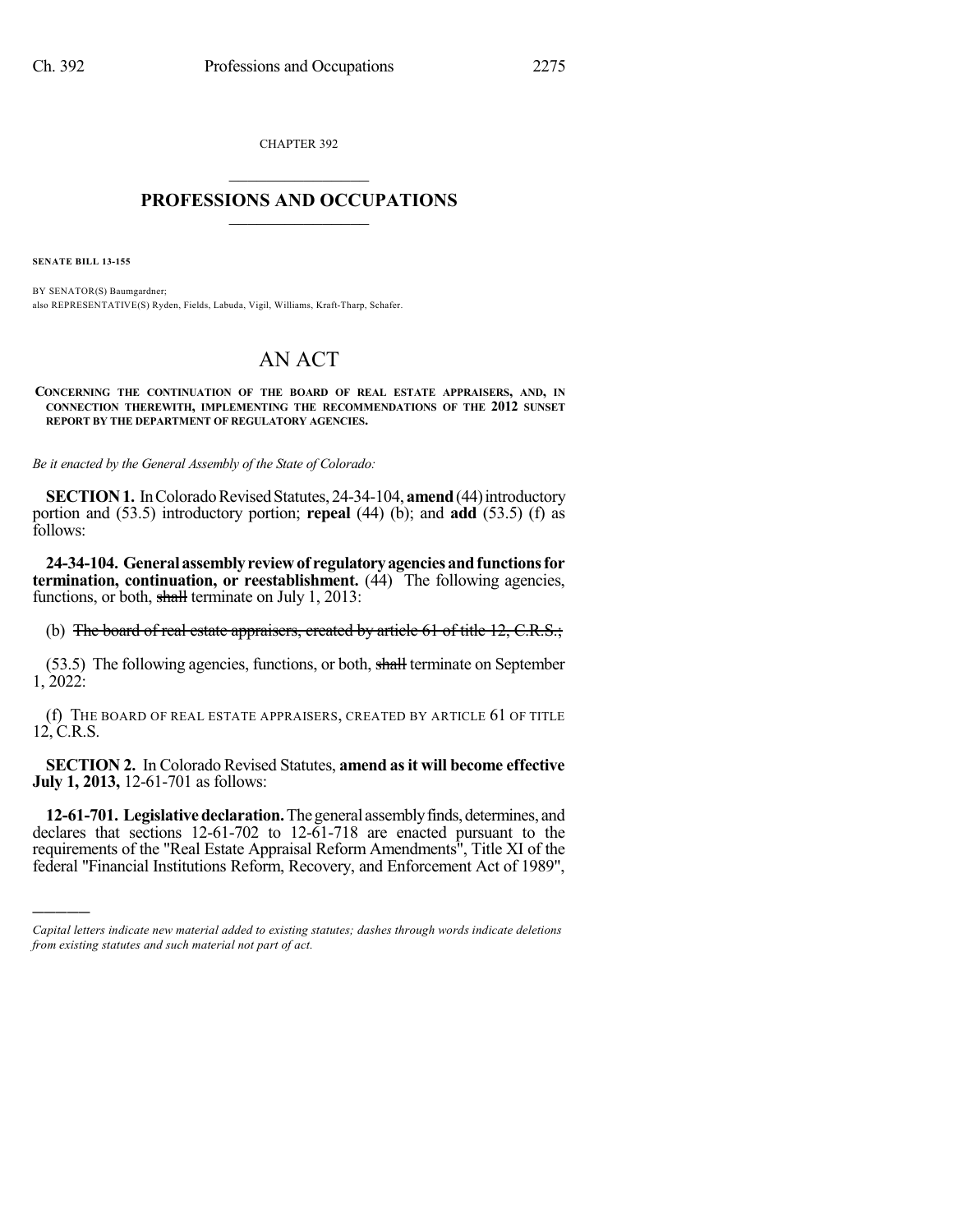as amended. The general assembly further finds, determines, and declares that sections 12-61-702 to 12-61-718 are intended to implement the requirements of federal law in the least burdensome manner to real estate appraisers and appraisal management companies.LICENSED AD VALOREM APPRAISERS LICENSED UNDER THIS ARTICLE ARE NOT REGULATED BY THE FEDERAL "REAL ESTATE APPRAISAL REFORM AMENDMENTS", TITLE XI OF THE FEDERAL "FINANCIAL INSTITUTIONS REFORM, RECOVERY, AND ENFORCEMENT ACT OF 1989", AS AMENDED,12U.S.C. SECS.3331 TO 3351.

**SECTION 3.** In Colorado Revised Statutes, 12-61-702, **amend as it will become effective July 1, 2013,** (1) as follows:

**12-61-702. Definitions.** As used in this part 7, unless the context otherwise requires:

(1) "Appraisal", "appraisal report", or "real estate appraisal" means a written or oral analysis, opinion, or conclusion relating to the nature, quality, value, or utility ofspecified interestsin, or aspects of, identified real estate that istransmitted to the client upon the completion of an assignment. These terms include a valuation, which is an opinion of the value of real estate, and an analysis, which is a general study of real estate notspecifically performed only to determine value; except that the terms include a valuation completed by an appraiser employee of a county assessor as defined in section 39-1-102 (2), C.R.S. The terms do not include an analysis, valuation, opinion, conclusion, notation, or compilation of data by an officer, director, or regular salaried employee of a financial institution or its affiliate, made for internal use only by the financial institution or affiliate, concerning an interest in real estate that is owned or held as collateral by the financial institution or affiliate and that is not represented or deemed to be an appraisal except to the financial institution, the agencies regulating the financial institution, and any secondary markets that purchase real estate secured loans. An appraisal prepared by an officer, director, orregularsalaried employee of a financial institution who is not registered, licensed or certified under this part 7 shall contain a written notice that the preparer is not registered, licensed or certified as an appraiser under this part 7.

**SECTION 4.** In Colorado Revised Statutes, 12-61-704, **amend** (1) (a), (1) (b), and  $(1)$  (e) as follows:

**12-61-704. Powers and duties of the board - rules.** (1) In addition to all other powers and dutiesimposed upon it by law, the board hasthe following powers and duties:

(a) To promulgate and amend, as necessary, rules and regulations pursuant to article 4 of title 24, C.R.S., for the implementation and administration of this part 7 and as required to comply with the federal "Real Estate Appraisal Reform Amendments", Title XI of the federal "Financial Institutions Reform, Recovery, and Enforcement Act of 1989", and with any requirements imposed by amendments to such federal law. The board shall not establish any requirements that are more stringent than the requirements of any applicable federal law. LICENSED AD VALOREM APPRAISERS ARE NOT REGULATED BY THE FEDERAL "REAL ESTATE APPRAISAL REFORM AMENDMENTS", TITLE XI OF THE FEDERAL "FINANCIAL INSTITUTIONS REFORM, RECOVERY, AND ENFORCEMENT ACT OF 1989". THE BOARD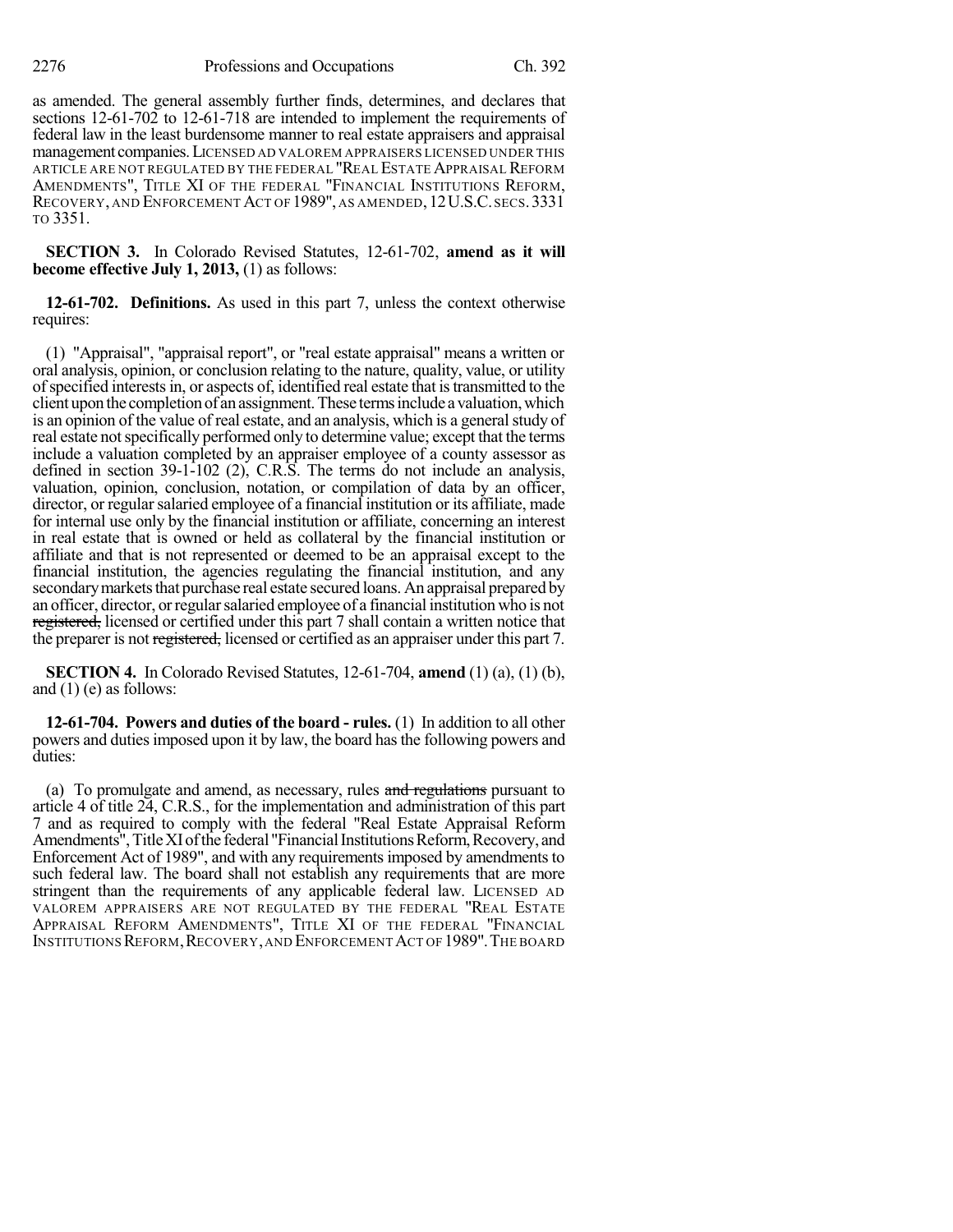SHALL ADOPT RULES REGARDING MINIMUM QUALIFICATIONS AND STANDARDS OF PRACTICE FOR LICENSED AD VALOREM APPRAISERS.

(b) To charge application, examination, and registration, license and certificate renewal fees established pursuant to section 12-61-111.5 from all applicants for registration, licensure, certification, examination, and renewal under this part 7. No fees received from applicants seeking registration, licensure, certification, examination, or renewal shall be refunded.

(e) To issue, deny, orrefuse to renewa registration, license or certificate pursuant to this part 7;

**SECTION 5.** In Colorado Revised Statutes, 12-61-706, **amend** (1) (b) introductory portion, (1) (b) (III), (1) (b) (IV), (3), (5), and (9); **amend asthey will become effective July 1, 2013,** (1) (a), (2), and (10); and **add** (1) (c) and (1) (d) as follows:

**12-61-706. Qualifications for licensing and certification of appraisers continuing education - rules.** (1) (a) The board shall, by rule, prescribe requirements for the initial registration, licensing or certification of persons under this part 7 to meet the requirements of the "Real Estate Appraisal Reform Amendments", Title XI of the federal "Financial Institutions Reform, Recovery, and Enforcement Act of 1989", as amended, and shall develop, purchase, or contract for examinations to be passed by applicants. The board shall not establish any requirements for initial registration, licensing or certification that are more stringent than the requirements of any applicable federal law; except that all applicants shall pass an examination offered by the board. If there is no applicable federal law, the board shall consider and may use as guidelines the most recent available criteria published by the appraiser qualifications board of the appraisal foundation or its successor organization.

(b) The four levels of appraiser licensure, pursuant to paragraph (a) of this subsection (1), shall be ARE defined as follows:

(III) "Licensed appraiser" "LICENSED AD VALOREM APPRAISER" means an appraiser meeting the requirements set by the board for a license tax AD VALOREM appraiser certification;

(IV) "Registered appraiser" "LICENSED APPRAISER" means an appraiser meeting the requirements set by the board for registration A LICENSE.

(c) ACOUNTY ASSESSOR OR EMPLOYEE OF A COUNTY ASSESSOR'S OFFICE WHO IS A LICENSED AD VALOREM APPRAISER MAY NOT PERFORM REAL ESTATE APPRAISALS OUTSIDE OF HIS OR HER OFFICIAL DUTIES.

(d) THE BOARD SHALL TRANSFER PERSONS EMPLOYED IN A COUNTY ASSESSOR'S OFFICE OR IN THE DIVISION OF PROPERTY TAXATION IN THE DEPARTMENT OF LOCAL AFFAIRS WHO ARE REGISTERED APPRAISERS AS OF JULY 1, 2013, TO THE CATEGORY OF LICENSED AD VALOREM APPRAISER. THE BOARD SHALL ALLOW THESE PERSONS UNTIL DECEMBER 31, 2015, TO MEET ANY ADDITIONAL REQUIREMENTS IMPOSED BY THE BOARD PURSUANT TO SECTION 12-61-704 (1) (a), AS AMENDED.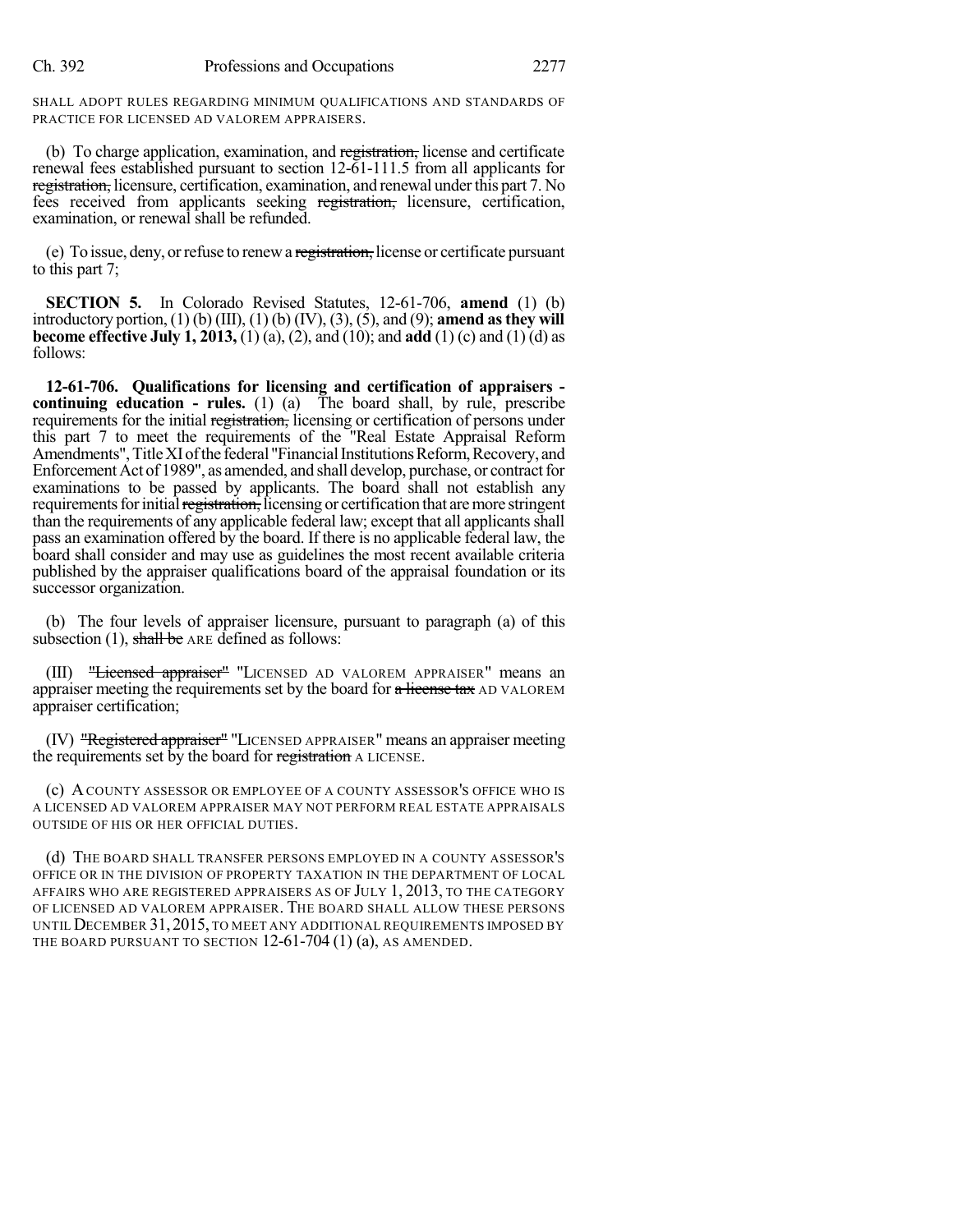2278 Professions and Occupations Ch. 392

 $(2)$  (a) The board shall, by rule, prescribe continuing education requirements for persons registered, licensed or certified under this part 7 AS CERTIFIED GENERAL APPRAISERS, CERTIFIED RESIDENTIAL APPRAISERS, OR LICENSED APPRAISERS as needed to meet the requirements of the "Real Estate Appraisal Reform Amendments", Title XI of the federal "Financial Institutions Reform, Recovery, and Enforcement Act of 1989", as amended. The board shall not establish any continuing education requirements that are more stringent than the requirements of any applicable law; except that all persons registered, licensed or certified under this part 7 are subject to continuing education requirements. If there is no applicable federal law, the board shall consider and may use as guidelines the most recent available criteria published by the appraiser qualifications board of the appraisal foundation or its successor organization.

(b) THE BOARD SHALL, BY RULE, PRESCRIBE CONTINUING EDUCATION REQUIREMENTS FOR LICENSED AD VALOREM APPRAISERS.

(3) Any provision of this section to the contrary notwithstanding, the criteria established by the board for the registration, licensing or certification of appraisers pursuant to this part 7 shall not include membership or lack of membership in any appraisal organization.

(5) (a) Subject to section 12-61-714 (2), all appraiser employees of county assessors shall be registered, licensed or certified as provided in subsections (1) and (2) of this section. Obtaining and maintaining a registration, license or certificate under any one of said subsections  $(1)$  and  $(2)$  shall entitle an appraiser employee of a county assessor to perform all real estate appraisals required to fulfill such person's official duties.

(b) Appraiser employees of county assessors who are employed to appraise real property shall be subject to all provisions of this part 7; except that appraiser employees of county assessors who are employed to appraise real property shall not be subject to disciplinary actions by the board on the ground that they have performed appraisals beyond their level of competencywhen appraising real estate in fulfillment of their official duties. County assessors, if registered, licensed or certified as provided in subsections (1) and (2) of this section, shall not be subject to disciplinary actions by the board on the ground that they have performed appraisals beyond their level of competency when appraising real estate in fulfillment of their official duties.

(c) All reasonable costs incurred by an appraiser employee of a county assessor to obtain and maintain a registration, license or certificate pursuant to this section shall be paid by the county.

(9) The board shall not issue an appraiser'slicense asreferenced in subparagraph  $(HH)$  (IV) of paragraph (b) of subsection (1) of this section unless the applicant has at least twelve months appraisal experience.

(10) (a) The board shall not issue a registration, license or certification until the applicant establishes that he or she is truthful and honest and has good moral character and submits a set of fingerprints to the Colorado bureau of investigation for the purpose of conducting a state and national fingerprint-based criminal history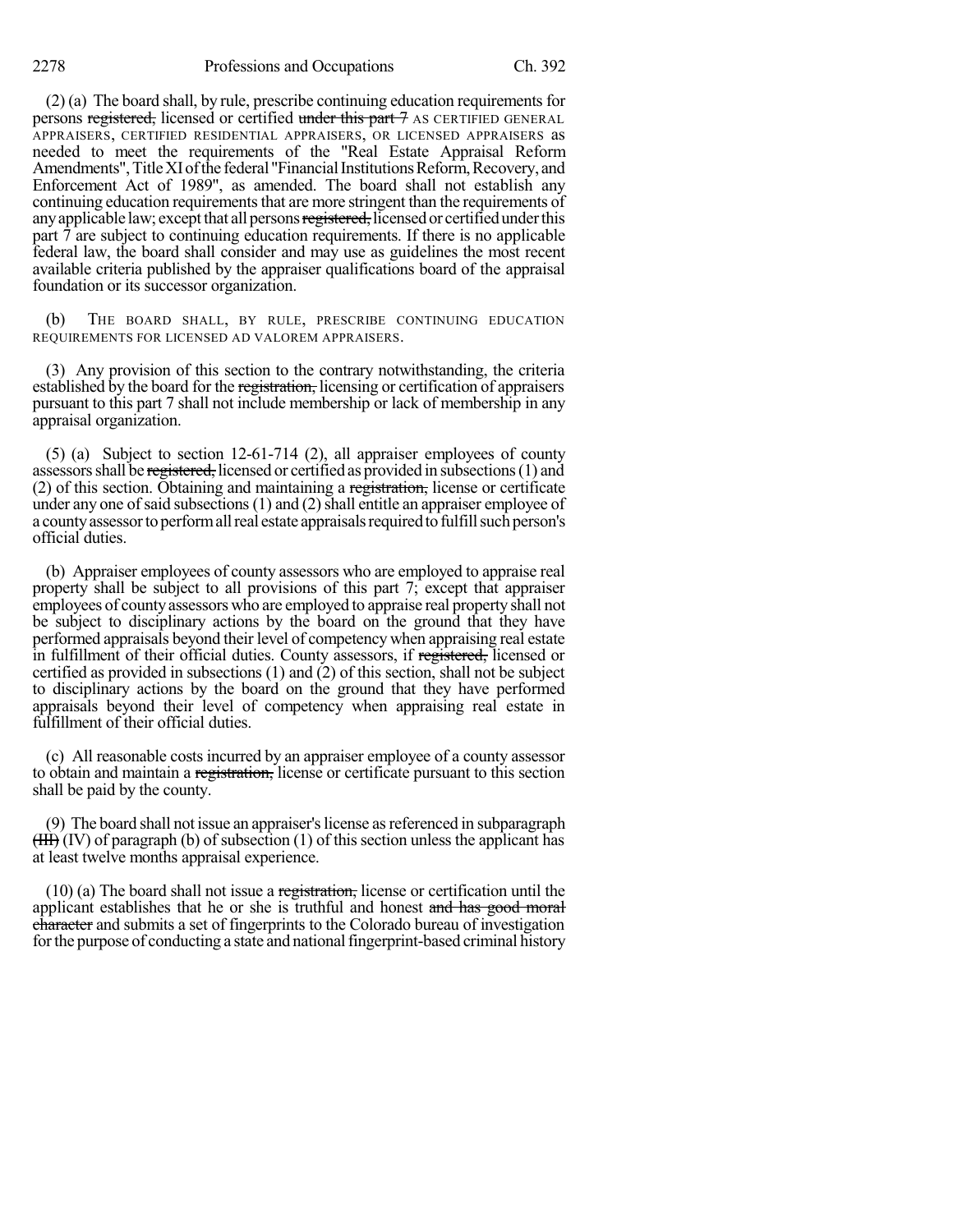record check utilizing records of the Colorado bureau of investigation and the federal bureau of investigation. Each person submitting a set of fingerprints shall pay the fee established by the Colorado bureau of investigation for conducting the fingerprint-based criminal history record check to the bureau. Upon completion of the criminal history record check, the bureau shall forward the results to the board. The board may require a name-based criminal history record check for an applicant who has twice submitted to a fingerprint-based criminal history record check and whose fingerprints are unclassifiable. The board may deny an application for registration, licensure or certification based on the outcome of the criminal history record check and may establish criminal history requirements more stringent than those established by any applicable federal law.

(b) AN APPLICANT FOR CERTIFICATION AS A LICENSED AD VALOREM APPRAISER IS NOT SUBJECT TO THE FINGERPRINTING AND CRIMINAL BACKGROUND CHECK REQUIREMENTS OF PARAGRAPH (a) OF THIS SUBSECTION (10).

**SECTION 6.** In Colorado Revised Statutes, 12-61-707, **amend** (1) (a), (1) (b) (I), (1) (b) (II), (1) (b) (III), and (2); and **amend asit will become effective July 1, 2013,** (1) (b) introductory portion as follows:

**12-61-707. Expiration of licenses - renewal - penalties.** (1) (a) All registrations, licenses or certificates shall expire pursuant to a schedule established by the director and shall be renewed or reinstated pursuant to this section. Upon compliance with this section and any applicable rules of the board regarding renewal, including the payment of a renewal fee plus a reinstatement fee established pursuant to paragraph (b) of this subsection (1), the expired registration, license or certificate shall be reinstated. No real estate appraiser's registration, license or certificate that has not been renewed for a period greater than two years shall be reinstated, and such person shall be required to make new application for registration, licensure or certification.

(b) A person who fails to renew his or her real estate appraiser's registration, license or certificate before the applicable renewal date may have it reinstated if the person does any one of the following:

(I) Makes proper application, within thirty-one days after the date of expiration, by payment of the regular three-year renewal fee; or

(II) If proper application is made more than thirty-one days, but within one year, after the date of expiration, by payment of the regular three-year renewal fee and payment of a reinstatement fee equal to one-third the regular three-year renewal fee; or

(III) If proper application is made more than one year, but within two years, after the date of expiration, by payment of the regular three-year renewal fee and payment of a reinstatement fee equal to two-thirds the regular three-year renewal fee.

(2) In the event If the federal registry fee to be collected by the board and transmitted to the federal financial institutions examination council is adjusted during the period prior to expiration of a license or certificate, the board shall collect the amount of the increase in such fee from the holder of the license or certificate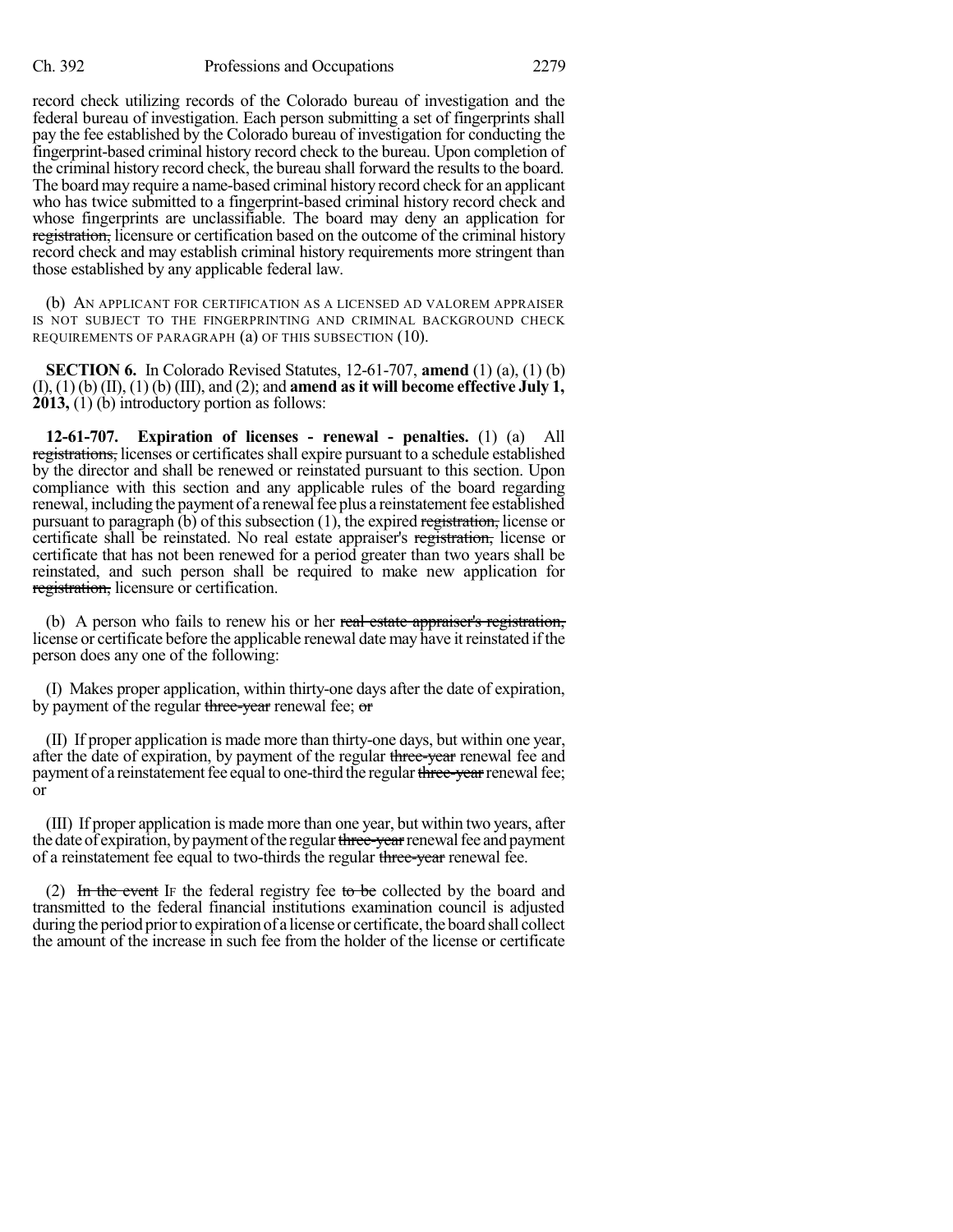and shall forward such THE amount to the said council on an annual basis ANNUALLY.THE FEDERAL REGISTRY FEE DOES NOT APPLY TO LICENSED AD VALOREM APPRAISERS LICENSED UNDER THIS ARTICLE.

**SECTION 7.** In Colorado Revised Statutes, 12-61-708, **amend** (1) introductory portion and (1) (a) as follows:

**12-61-708. Licensure or certification by endorsement - temporary practice.** (1) The board may issue a license or certification to an appraiser by endorsement to engage in the occupation of real estate appraisal to any applicant who has a license registration, or certification in good standing as a real estate appraiser under the laws of another jurisdiction if:

(a) The applicant presents proof satisfactory to the board that, at the time of application for a Colorado registration, license or certificate by endorsement, the applicant possesses credentials and qualifications which THAT are substantially equivalent to the requirements of this part 7; or

**SECTION 8.** In Colorado Revised Statutes, 12-61-709, **amend** (2); and **amend as it will become effective July 1, 2013,** (1) as follows:

**12-61-709. Denial of license or certificate - renewal.** (1) The board is empowered to determine whether an applicant for registration, licensure or certification possesses the necessary qualifications for registration, licensure or certification required by this part 7. The board may consider such qualities as the applicant's truthfulness AND honesty and moral character, and whether the applicant has been convicted of a crime. As used in this subsection (1), "applicant" includes any individual who owns, in whole or in part, directly or indirectly, an appraisal management company and any appraiser designated as a controlling appraiser by a partnership, limited liability company, or corporation acting as an appraisal management company.

(2) If the board determines that an applicant does not possess the applicable qualifications required by this part 7, or such applicant has violated any provision of this part 7 or the rules and regulations promulgated by the board or any board order, the board may deny the applicant a registration, license or certificate or deny the renewal or reinstatement of a registration, license or certificate pursuant to section 12-61-707; and, in such instance, the board shall provide such applicant with a statement in writing setting forth the basis of the board's determination that the applicant does not possess the qualifications or professional competence required by this part 7. Such applicant may request a hearing on such determination as provided in section 24-4-104 (9), C.R.S.

**SECTION 9.** In Colorado Revised Statutes, 12-61-710, **amend** (1) (i), (1) (j), (2), (2.5), (3), (5) (a), (10), and (11); and **add** (1) (k) as follows:

**12-61-710. Prohibited activities - grounds for disciplinary actions procedures - repeal.** (1) A real estate appraiser is in violation of this part 7 if the appraiser:

(i) Has been subject to an adverse or disciplinaryaction in anotherstate, territory,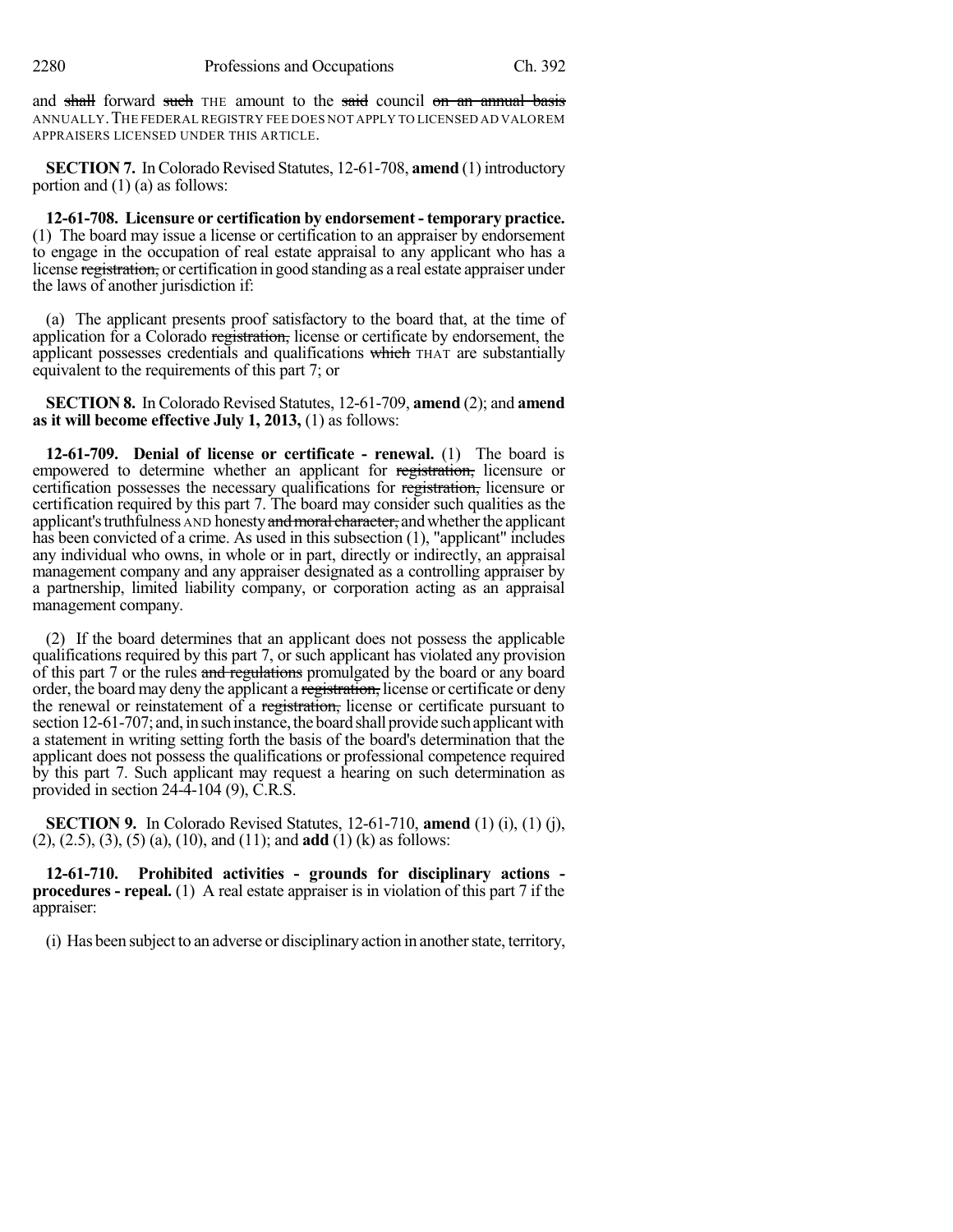## Ch. 392 Professions and Occupations 2281

or country relating to a license, certificate, registration, or other authorization to practice as an appraiser. A disciplinary action relating to a registration, license or certificate as an appraiser registered, licensed or certified under this part 7 or any related occupation in any other state, territory, or country for disciplinary reasons shall be deemed to be prima facie evidence of grounds for disciplinary action or denial of licensure or certification by the board. This paragraph  $(i)$  shall apply only to violations based upon acts or omissions in such other state, territory, or country that are also violations of this part 7.

(j) Has failed to disclose in the appraisal report the fee paid to the appraiser for a residential real property appraisal if the appraiser was engaged by an appraisal management company to complete the assignment; OR

(k) HAS ENGAGED IN CONDUCT THAT WOULD BE GROUNDS FOR THE DENIAL OF A LICENSE OR CERTIFICATION UNDER SECTION 12-61-709.

(2) If an applicant,  $\alpha$  registrant, a licensee, or a certified person has violated any of the provisions of this section, the board may deny or refuse to renew any registration, license or certificate, or, as specified in subsections  $(2.5)$  and  $(5)$  of this section, revoke or suspend any registration, license or certificate, issue a letter of admonition to a licensee or certified person, place a registrant, licensee or certified person on probation, or impose public censure.

(2.5) When a complaint or an investigation discloses an instance of misconduct by a registered, licensed or certified appraiser that in the opinion of the board does not warrant formal action by the board but should not be dismissed as being without merit, the board may send a letter of admonition by certified mail to the appraiser against whom a complaint was made. The letter shall advise the appraiser of the right to make a written request, within twenty days after receipt of the letter of admonition, to the board to begin formal disciplinary proceedings as provided in this section to adjudicate the conduct or acts on which the letter was based.

(3) A proceeding for discipline of a registrant, licensee or certified person may be commenced when the board has reasonable grounds to believe that a registrant, licensee or certified person has committed any act or failed to act pursuant to the grounds established in subsection  $(1)$  of this section or when a request for a hearing is timely made under subsection (2.5) of this section.

(5) As authorized in subsection (2) of this section, disciplinary actions by the board may consist of the following:

(a) **Revocation of a license or certificate.** (I) Revocation of a registration, license or certificate by the board shall mean that the registered, licensed or certified person shall surrender his or her registration, license or certificate immediately to the board.

(II) Any person whose registration, license or certificate to practice is revoked is rendered ineligible to apply for any registration, license or certificate issued under this part 7 until more than two years have elapsed from the date of surrender of the registration, license or certificate. Any reapplication after such two-year period shall be treated as a new application.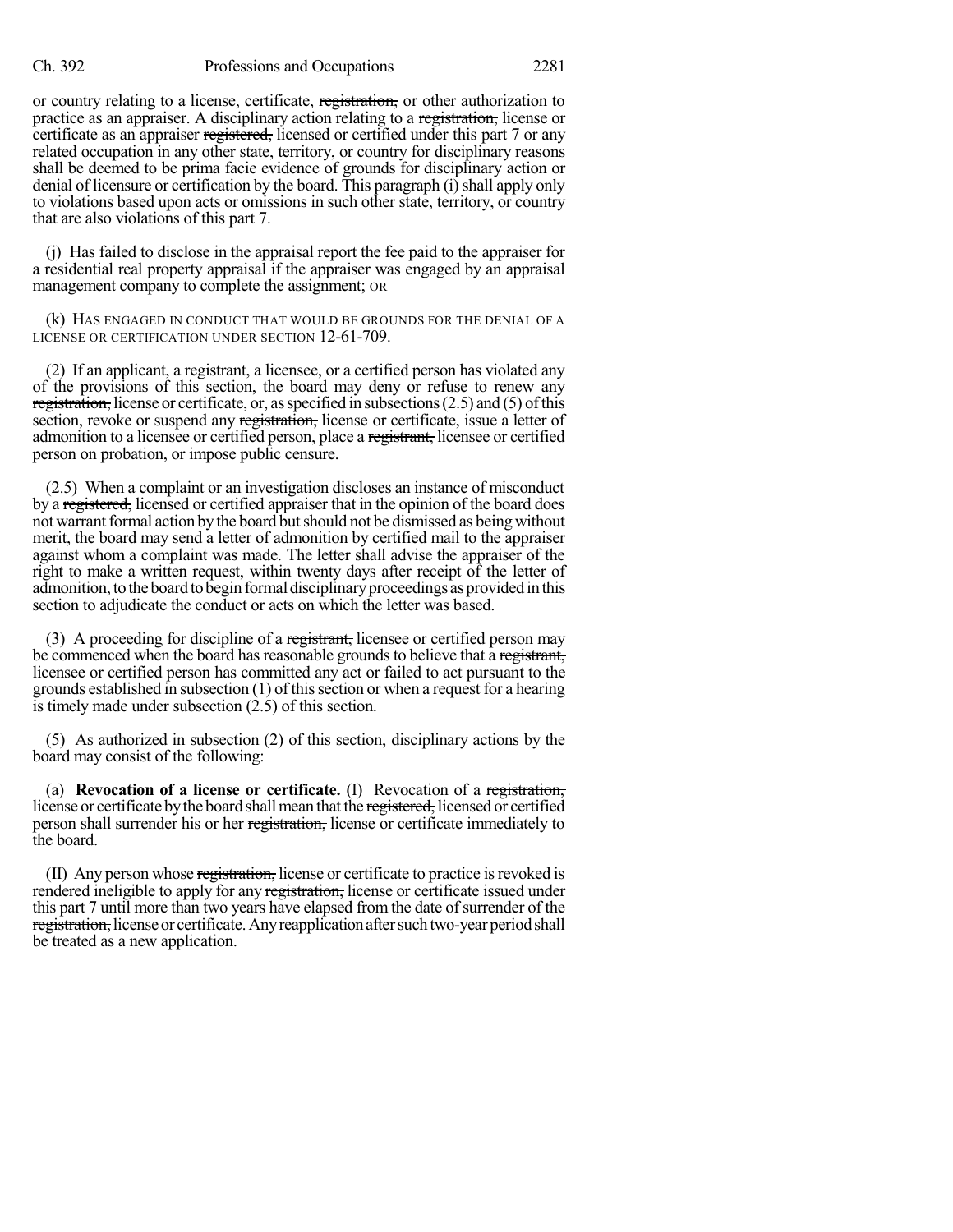(10) Anyregistrant, licensee or certified person having direct knowledge that any person has violated any of the provisions of this part 7 shall report such knowledge to the board.

(11) The board, on its own motion or upon application, at any time after the imposition of any discipline as provided in this section may reconsider its prior action and reinstate or restore such registration, license or certificate or terminate probation or reduce the severity of its prior disciplinary action. The taking of any such further action or the holding of a hearing with respect thereto shall rest in the sole discretion of the board.

**SECTION 10.** In Colorado Revised Statutes, 12-61-712, **amend** (1) (a) as follows:

**12-61-712. Unlawful acts.** (1) It is unlawful for any person to:

(a) Violate any provision of section  $12-61-710$  (1) (c), (1) (e), or (1) (f), or to perform a real estate appraisal in conjunction with a debt instrument that is federally guaranteed or in the federal secondary market or regulated pursuant to title 12, U.S.C., without first having obtained a registration, license or certificate from the board pursuant to this part 7;

**SECTION 11.** In Colorado Revised Statutes, **amend** 12-61-714 as follows:

**12-61-714. Special provision for appraiser employees of county assessors.** (1) Except as provided in subsection (2) of this section, unless a federal waiver is applied for and granted pursuant to section 12-61-704 (1) (j), on and after July 1, 1997, any person acting as a real estate appraiser in this state in conjunction with a debt instrument that is federally guaranteed or in the federal secondary market or regulated pursuant to title 12, U.S.C., shall be registered, licensed or certified as provided in this part 7, and, on and after said date, no person shall practice in conjunction with a debt instrument that is federally guaranteed or in the federal secondary market or regulated pursuant to title 12, U.S.C., without such a registration, license or certificate or hold himself or herself out to the public as a registered, licensed or certified real estate appraiser unless registered, licensed or certified pursuant to this part 7.

(2) Any appraiser employee of any county assessor who is employed to appraise real property shall be registered, licensed or certified as provided in this part 7 and shall have two years from the date of taking office or the beginning of employment to comply with the provisions of this part 7.

**SECTION 12.** In Colorado Revised Statutes, 12-61-715, **add** (2) as follows:

**12-61-715. Duties of board under federal law.** (2) THE BOARD SHALL NOT COLLECT OR TRANSMIT THE INFORMATION REQUIRED BY THIS SECTION FOR LICENSED AD VALOREM APPRAISERS.

**SECTION 13.** In Colorado Revised Statutes, 12-61-716, **amend** (1) as follows:

**12-61-716. Business entities.** (1) A corporation, partnership, bank, savings and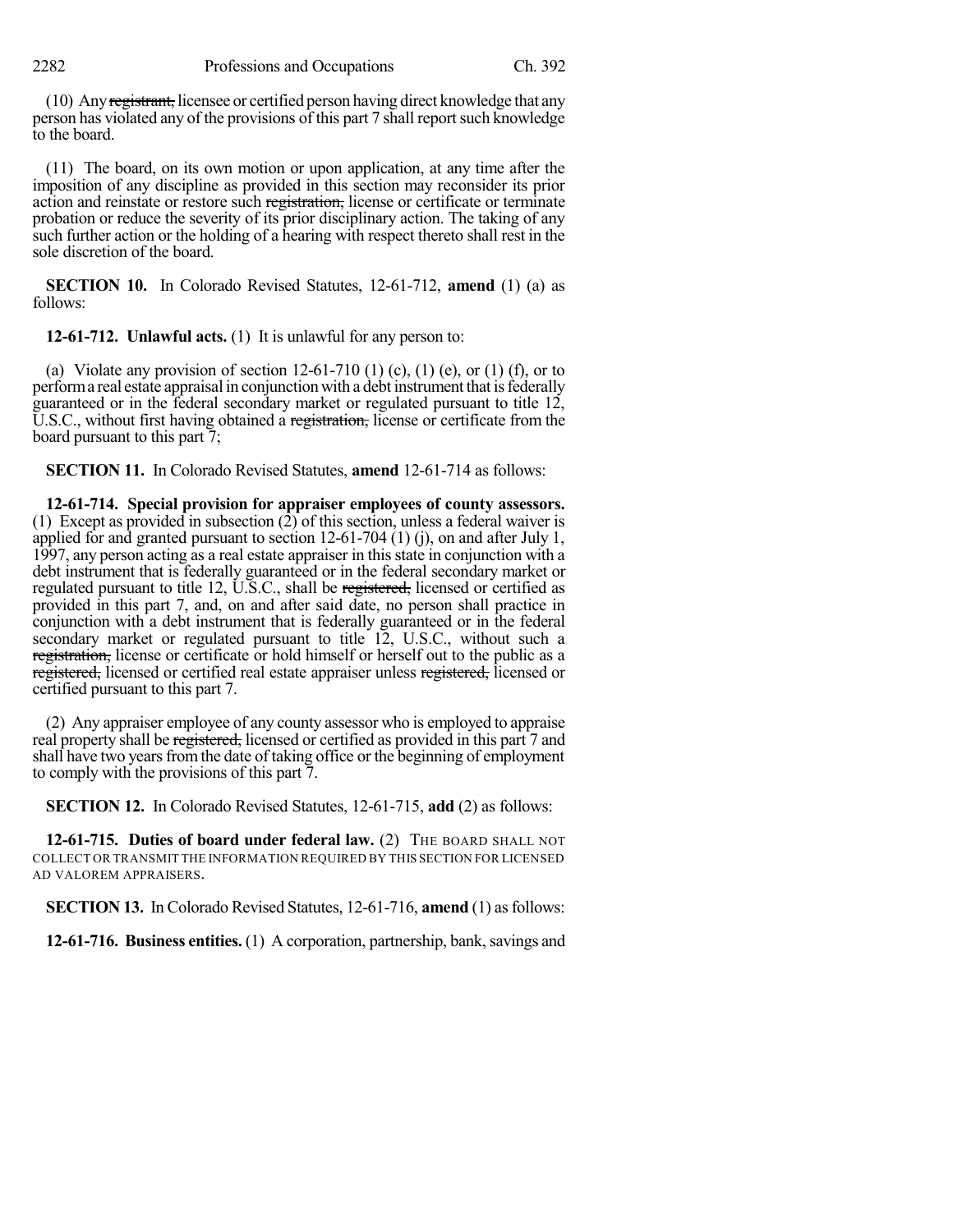loan association, savings bank, credit union, or other business entity may provide appraisal services if such appraisal is prepared by individuals registered, certified, or licensed in accordance with this part 7 A CERTIFIED GENERAL APPRAISER, A CERTIFIED RESIDENTIAL APPRAISER, OR A LICENSED APPRAISER. An individual who is not a registered, certified, or licensed appraiser CERTIFIED GENERAL APPRAISER, A CERTIFIED RESIDENTIAL APPRAISER, OR A LICENSED APPRAISER may assist in the preparation of an appraisal if:

(a) The assistant is under the direct supervision of a registered, certified or licensed appraiser; and

(b) The final appraisal document is approved and signed by an individual who is a registered, certified or licensed appraiser.

**SECTION 14.** In Colorado Revised Statutes, 12-61-718, **amend** (1) (b) as follows:

**12-61-718. Scope of article - regulated financial institutions - de minimis exemption.** (1) (b) Such appraisal shall not be represented or deemed to be an appraisal except to the said financial institution, the agencies regulating the said financial institution, and any secondary markets that purchase real estate secured loans. Such appraisal shall contain a written notice that the preparer is not registered, licensed or certified as an appraiser under this part 7. Nothing in this subsection (1) shall be construed to exempt a person registered, licensed or certified as an appraiser under this part 7 from regulation as provided in this part 7.

**SECTION 15.** In Colorado Revised Statutes, 39-2-123, **amend** (2) as follows:

**39-2-123. Board of assessment appeals created - members - compensation.** (2) Effective July 1, 1991, the existing board of assessment appeals is abolished, and the terms of members of the board then serving are terminated. Effective July 1, 1991, except as otherwise provided in section 39-2-125 (1) (c) (I), the new board shall be comprised of three members who shall be appointed by the governor with the consent of the senate. Members of the board shall be experienced in property valuation and taxation and shall be public employees, as defined in section 24-10-103 (4) (a), C.R.S., who are not subject to the state personnel system laws. One of such members shall be or shall have been, within the five years immediately preceding the date of initial appointment, actively engaged in agriculture. On and after June 1, 1993, members shall be registered, licensed or certificated pursuant to the provisions of part 7 of article 61 of title 12, C.R.S., and, if any member fails to become so registered, licensed or certificated by said date, the office of such member shall be deemed to be vacated and shall be filled in the same manner as other vacancies. Initial appointments to the board shall be as follows: One member shall be appointed for a term of two years, and two membersshall be appointed for terms of four years. Thereafter, appointmentsto the board shall be for terms of four years each. Service on the board shall be at the pleasure of the governor, who may appoint a replacement to serve for the unexpired term of any member. Such replacement shall be appointed with the consent of the senate. Any other vacancies on the board shall be filled by appointment by the governor with the consent of the senate for the unexpired term.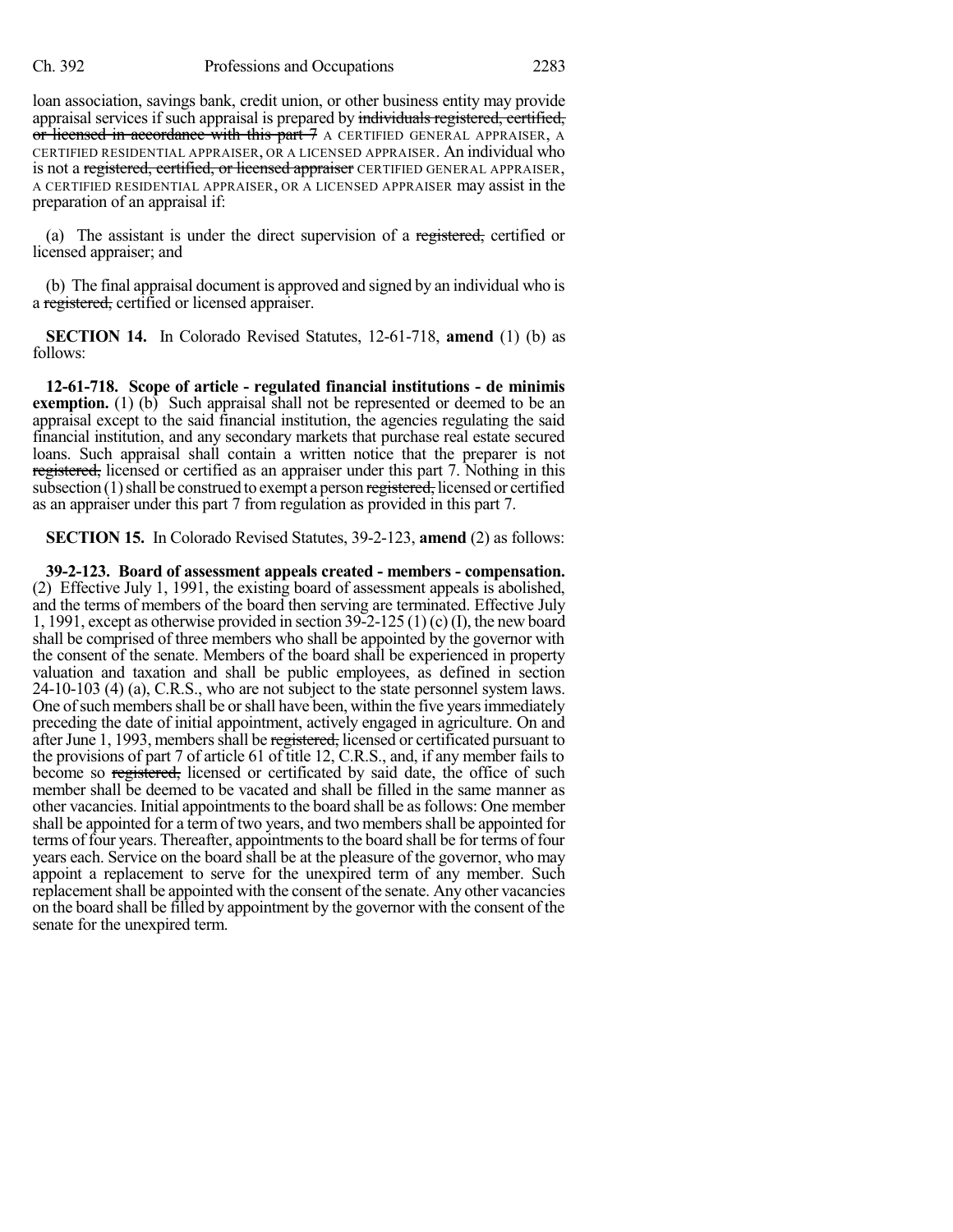**SECTION 16.** In Colorado Revised Statutes, 39-8-108.5, **amend** (1) (b) introductory portion as follows:

**39-8-108.5. Arbitration of property valuations- arbitrators- qualifications - procedures.** (1) (b) Except as otherwise provided in paragraph (c) of this subsection (1), persons on such list shall be, in addition to any other qualifications deemed necessary by the board, experienced in the area of property taxation, on and after June 1, 1993, be registered, licensed or certificated pursuant to part 7 of article 61 of title 12, C.R.S., and be any one of the following:

**SECTION 17.** In Colorado Revised Statutes, 28-3-106, **amend** (1) (s) (I) as follows:

**28-3-106. Powers and duties of adjutant general.**(1) The adjutant general has the following powers and duties:

(s) (I) If, in the judgment of the adjutant general, any real estate which has been acquired for military purposes is unsuitable for military purposes, the adjutant general, by and with the approval of the governor, in writing, has authority to sell, trade, or otherwise dispose of such real estate, but, except as otherwise provided by subparagraph (II) of this paragraph (s), such real estate shall not be disposed of for less than its appraised value. The appraised value of such real estate shall be determined by an appraiser who is registered, licensed or certificated pursuant to part 7 of article 61 of title 12, C.R.S., and who is selected by the adjutant general from a list of three qualified individuals submitted to the adjutant general by the department. Appraisers shall be selected for the list, and their fees shall be negotiated in accordance with the standards established by part 14 of article 30 of title 24, C.R.S. The adjutant general, by and with the advice and approval of the governor, is authorized to lease any property belonging to the department when it is not needed for the immediate use of the department. All conveyances which are required for the purpose of this section shall be executed by the governor under the seal of the state, and the proceeds of all sales, trades, or other disposition shall be placed in an account to be invested by the state treasurer as provided in section 24-36-113, C.R.S. Any interest earned on the investment or deposit of such proceedsshall remain in such account and shall not be credited to the general fund or any other fund of the state. Said proceeds and any interest thereon shall be disbursed by authority of the adjutant general, subject to appropriation by the general assembly, only for the construction, repair, improvement, acquisition, or costs of acquisition or sale of armories throughout the state. Costs of acquisition or sale shall include but need not be limited to appraisals, site surveys, environmental surveys, title work, property inspections, closing costs, legal fees, real estate fees, site preparation, or utility studies. Prior to disposing of any real property pursuant to the provisions of this paragraph (s), the adjutant general shall submit a report to the capital development committee which describes such real property, the maintenance costs related to such real property, the current value of such real property, any conditions or limitations which may restrict the use of such real property, and the terms of the proposed disposition of such real property. The capital development committee shall review any such report which is submitted to the capital development committee and shall provide recommendations to the adjutant general concerning the proposed real property disposition within thirty days after the date of receipt of such report. The adjutant general shall not complete any